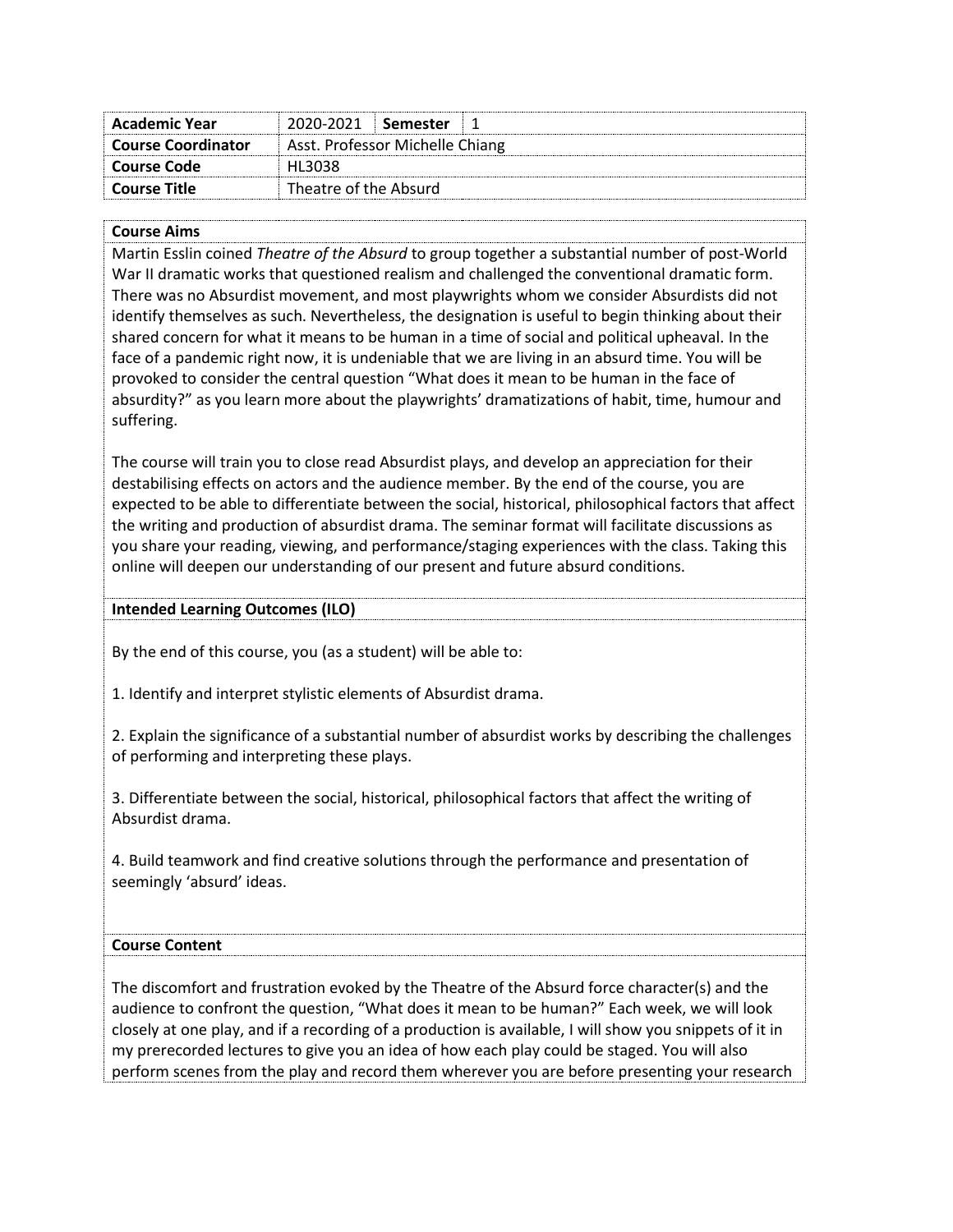and performance experience to the class. The course will provoke you to consider what it means to be human as we look closely at absurdist portrayals of habit, time, humour and suffering.

#### **Assessment**

## **Essay (40%):**

In your essay, you will engage critically with two plays. You will choose one of three questions to work on. Your essay must begin with a thesis statement, and all points must be structured coherently with clear topic sentences.

## **Performance/ Staging (20%): 15 minutes online**

Beginning from week five, you will be given 5 minutes to present your solo adaptation of one short scene from the play of the week which informs your understanding of a character's absurd condition. This can be pre-recorded and presented through 'Share screen' or performed live. No prior acting experience is required. You will not be graded on how well you have acted. Instead your grade will be based on how well you have identified and creatively staged the character's absurd condition. At the end of the performance, you are expected to spend 10 minutes sharing with the class the experience of performing the scene and decisions you've made in its staging.

## **Group Presentation (20%): 15 minutes online**

The students (1- 4 per week), depending on the size of the class) who choose to perform that week will do a short presentation/discussion together on what they have come to understand about the play, not covered in the lecture. They will field questions in an online Q&A session with the rest of the class. At the end of this, all students will complete a peer evaluation for each of the presenters. Presenters will be evaluated based on content, organization, and delivery.

## **Weekly Response (20%): 1.5 hour**

**Learning and Teaching approach**

Before class each week, submit first half of your response paper (200 words) to Blackboard Journal. After each online seminar, you will submit the second half of your response paper by 5pm on the same day. The purpose of this two-part format is to allow you to measure your learning and reflect on aspects of the play that you might not have considered when you were reading it for the first time.

## **Formative feedback**

Feedback from peers generated during in-class discussions will be helpful to check your understanding of the plays. Written feedback will also be given when I look through your responses.

| Approach               | How does this approach support students in achieving the learning<br>outcomes? |
|------------------------|--------------------------------------------------------------------------------|
| Lecture $(1 - 1.5)$ hr | The 1 to 1.5 hour lecture will introduce to you the play and                   |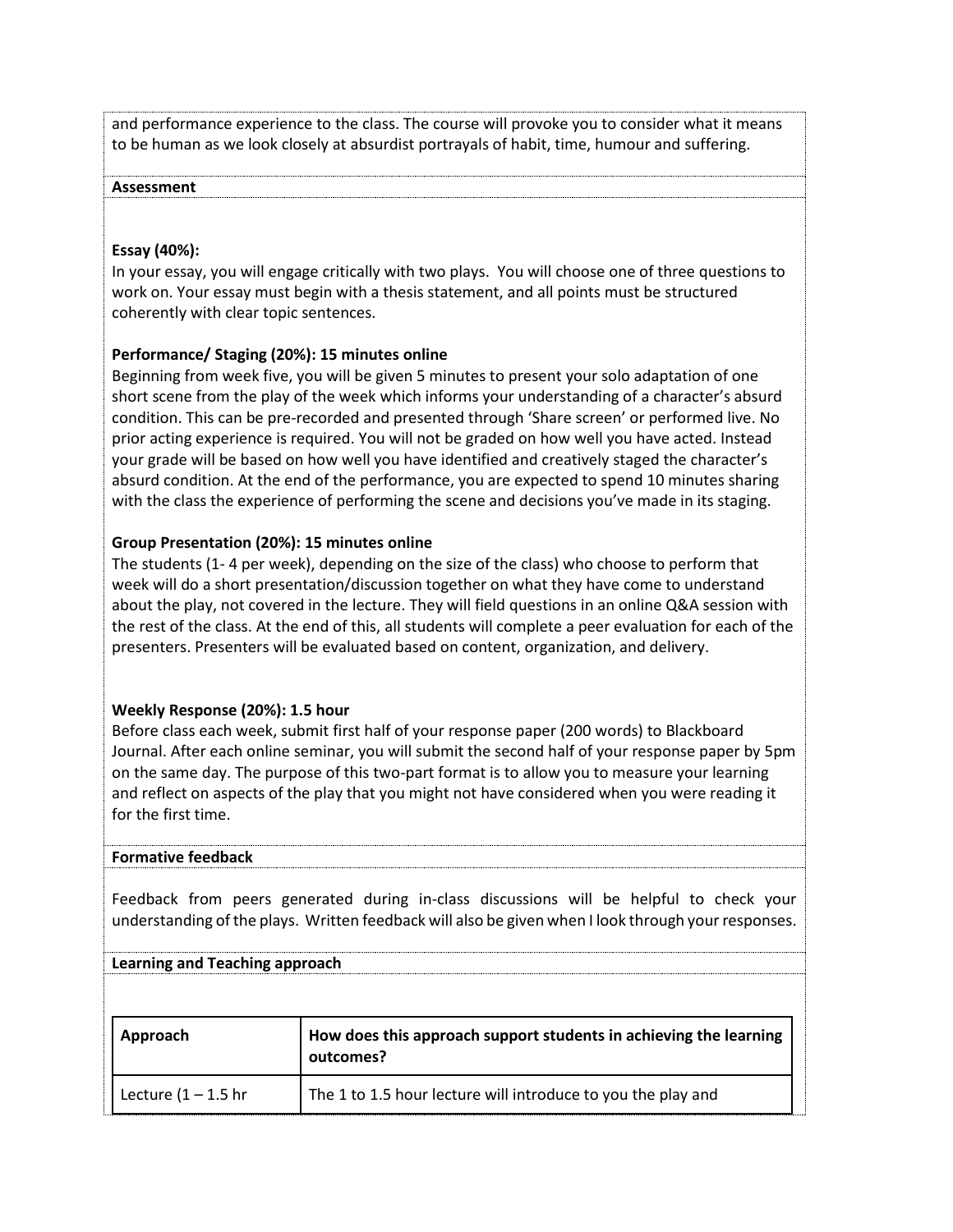| Online)                                 | playwright of the week. It will provide you with the social, historical<br>and philosophical contexts from which to build your interpretations<br>of the play.                                                                                                                                                                                                       |  |
|-----------------------------------------|----------------------------------------------------------------------------------------------------------------------------------------------------------------------------------------------------------------------------------------------------------------------------------------------------------------------------------------------------------------------|--|
| Performance/Staging<br>(15 mins Online) | The staging of one scene from the play of the week will open you up<br>to the experience of performing and viewing an Absurdist play,<br>which is almost always physically demanding on the actors and<br>psychologically draining on the audience. Through this, you are<br>expected to gain an appreciation for Absurdism as a reflection of<br>lived experiences. |  |
| Presentation<br>(15 mins Online)        | You are expected to contribute to class discussion at the end of<br>each presentation. You can do so by asking and responding to<br>questions, as well as giving constructive feedback to one another.<br>Such discussions are also opportunities to formulate and test out<br>potential ideas for the research essay.                                               |  |
| Response Paper<br>(1.5 hr Offline)      | The response papers will allow you and me to check your progress,<br>specifically your understanding of the plays as well as the<br>prescribed readings.                                                                                                                                                                                                             |  |

# **Reading and References**

**Primary Texts:** (Certain plays [\*] are available in your Norton Anthology, please check before purchasing. Pdf copies of selected plays will be posted on Blackboard)

- 1. Alfred Jarry, *Ubu Roi* (1869), Dover Thrift Editions, 2003.
- 2. Antonin Artaud, *To Have Done with the Judgement of God, a radio play (1935)* [Pdf]
- 3. Franz Kafka, *The Metamorphosis* (1915) [Pdf]
- 4. Jean Genet, *The Balcony* (1966), Grove Press, 1994
- 5. Samuel Beckett, *Endgame* (1957) in \**Norton Anthology: World Literature* Volume F, 2012
- 6. Edward Albee, *The Zoo Story* (1958) in *At Home at the Zoo,* The Overlook Press, 2011
- 7. Eugene Ionesco, *Rhinoceros* (1959) in *Rhinoceros, The Chairs, The Lesson*, Penguin Modern Classics, 2008
- 8. Tom Stoppard, *The Real Inspector Hound* (1961-2) in \**Norton Anthology, Vol. 2*
- 9. Václav Havel, *The Garden Party* (1963) and Other Plays, Grove Press 1993
- 10. Harold Pinter, *Ashes to Ashes* (1996) [Pdf]
- 11. Caryl Churchill, *Far Away* (2000), Nick Hern Books, 2003

**Secondary Readings:** (Pdf copies of selected papers and chapters will be posted on *Blackboard*)

- 1. Albert Camus *The Myth of Sisyphus, and other essays* (NY: Vintage, 1955) translated by Justin O'Brien
- 2. Antonin Artaud's *The Theatre and its Double: essays* (London: Calder, 1970), translated by Victor Corti
- 3. Martin Esslin's *Theatre of the Absurd* (NY: Vintage, 2004) (Selected Chapters)
- 4. Michael Y. Benett's *Reassessing the Theatre of the Absurd: Camus, Beckett, Ionesco, Genet and Pinte*r (NY: Palgrave, 2011) (Selected Chapters; E-book is available in the Library)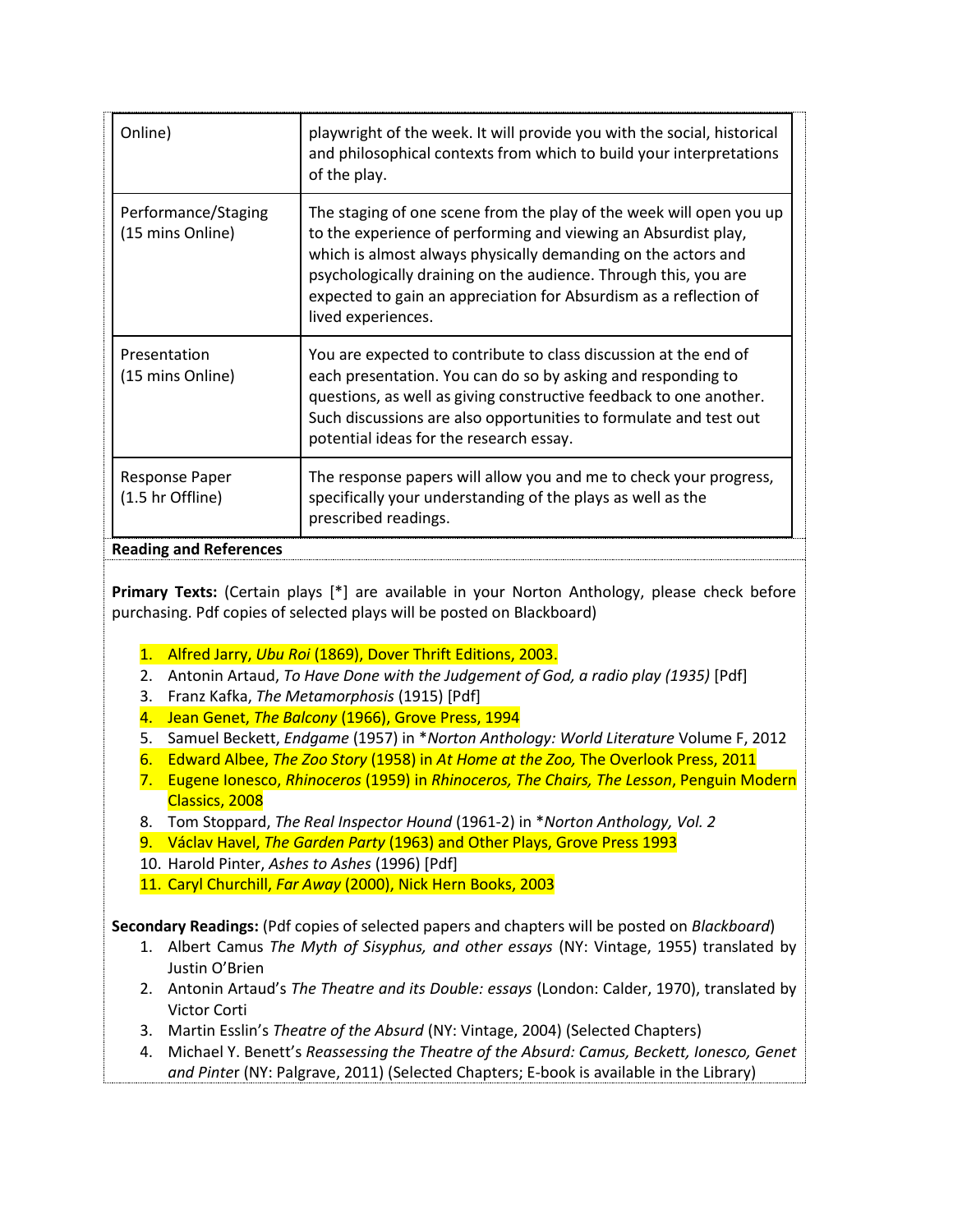5. --- *The Cambridge Introduction to Theatre and Literature of the Absurd* (Cambridge: Cambridge UP, 2015)

# **Course Policies and Student Responsibilities**

## **(1) General**

You are expected to complete all assigned pre-class readings and response papers. You will attend all seminar classes punctually. If you must miss a seminar session, you are responsible for following up with course notes, assignments and course related announcements. Since Engagement is one of the assessment components, you are expected to participate actively in all seminar discussions and activities.

# **(2) Absenteeism**

Attendance will be taken each week. Absence from class without a valid reason will affect your course grade significantly. Valid reasons include falling sick supported by a medical certificate and participation in NTU's approved activities supported by an excuse letter from the relevant bodies.

If you must miss a seminar, you must inform me (the course instructor) via email prior to the start of the class.

#### **Academic Integrity**

Good academic work depends on honesty and ethical behaviour. The quality of your work relies on adhering to the principles of academic integrity and to the NTU Honour Code, a set of values shared by the whole university community. Truth, Trust and Justice are at the core of NTU's shared values.

You must recognise your responsibilities in understanding and applying the principles of academic integrity in all the work you do at NTU. Not knowing what is involved in maintaining academic integrity does not excuse academic dishonesty. One needs to actively equip oneself with strategies to avoid all forms of academic dishonesty, including plagiarism, academic fraud, collusion and cheating. If you are uncertain of the definitions of any of these terms, you should go to the [academic integrity website](http://www.ntu.edu.sg/ai/ForEveryone/Pages/NTUAcademicIntegrityPolicy.aspx) for more information. You could also consult me if you need any clarification about the requirements of academic integrity in the course.

| <b>Office Location</b>         | Phone | <b>Email</b>        |
|--------------------------------|-------|---------------------|
| SoH 03-69                      |       | michellechiang@ntu. |
| <b>Planned Weekly Schedule</b> |       |                     |
|                                |       |                     |